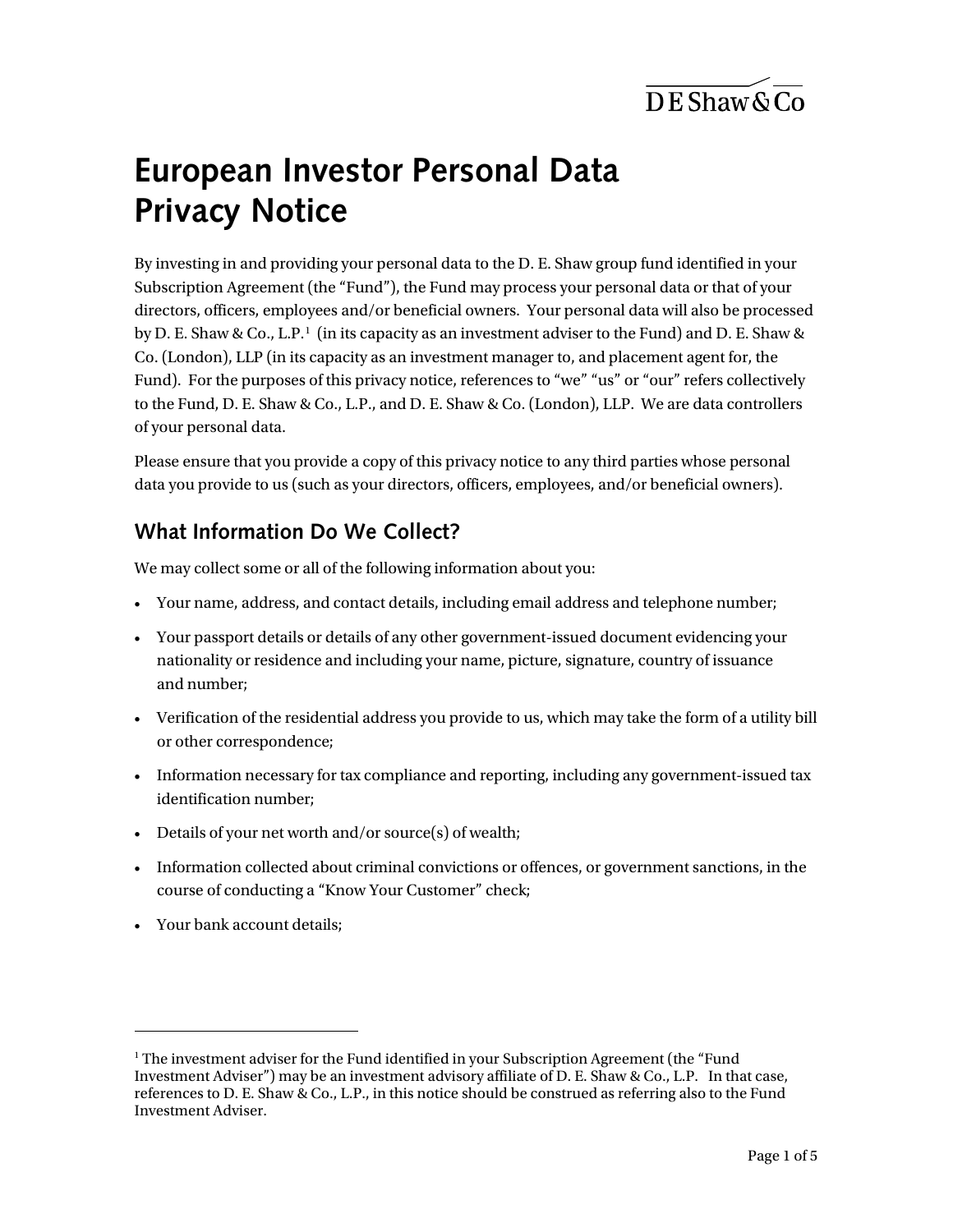- Information about your interactions with our websites and online services (including [www.deshaw.com](http://www.deshaw.com/) and the secure investor section thereof), which may include your network domain or IP address (collectively "online usage data"); and,
- Any other information that you voluntarily provide to us.

We may also collect the personal data listed above from third parties, such as your investment adviser, family office representative, the organization to which you are affiliated, another person designated by you to manage your investments, and from third party data services.

We may collect online usage data automatically via the use of tracking technologies such as a "cookie" (a small text file that is downloaded onto your computer or mobile device when you access the website). Our **Online Privacy Statement** provides further information about our online privacy practices, including about our collection of online usage data and the use of cookies.

# **Why Do We Process Your Personal Data?**

The provision of certain personal data by you and the processing of such personal data by us is necessary:

- (a) for us to review and process your subscription agreement and supporting materials in connection with your investment in the Fund, and in order to enforce or defend our rights, ourselves or through third parties to whom we delegate such responsibilities;
- (b) for us to fulfill the subscription agreement by maintaining your account and providing account-related services and reporting, and to update and maintain our records;
- (c) where in our legitimate interests, including to administer and manage investments and communications with you, to administer, manage, and improve our investment management and fundraising operations, to undertake general, financial and regulatory accounting and reporting activities, to comply with our legal obligations relating to the prevention of fraud and the detection of money-laundering or other criminal conduct, and to secure and optimize our website and other online services; and
- (d) to fulfil our legal and regulatory obligations, such as when we conduct "Know Your Customer" checks in accordance with law and in the substantial public interest of preventing and detecting unlawful acts such as, money laundering or terrorist financing.

If you are a director, officer, employee, or beneficial owner of a Fund investor, we process personal data about you in connection with the purposes (and in reliance on the legal bases) described above, including to contact you in our legitimate interest to administer and manage the relevant investment relationship.

When we conduct "Know Your Customer" and related anti-money laundering and sanctions' law checks, we use third party data services. Those services access information published by government authorities, as well as information available both in the public domain and from proprietary news and related sources. If it does, it could involve the processing of criminal records or other sensitive data. Irrespective of whether we obtain such data from you or from a third party, we will process it solely for the limited purpose described above and as authorized by law.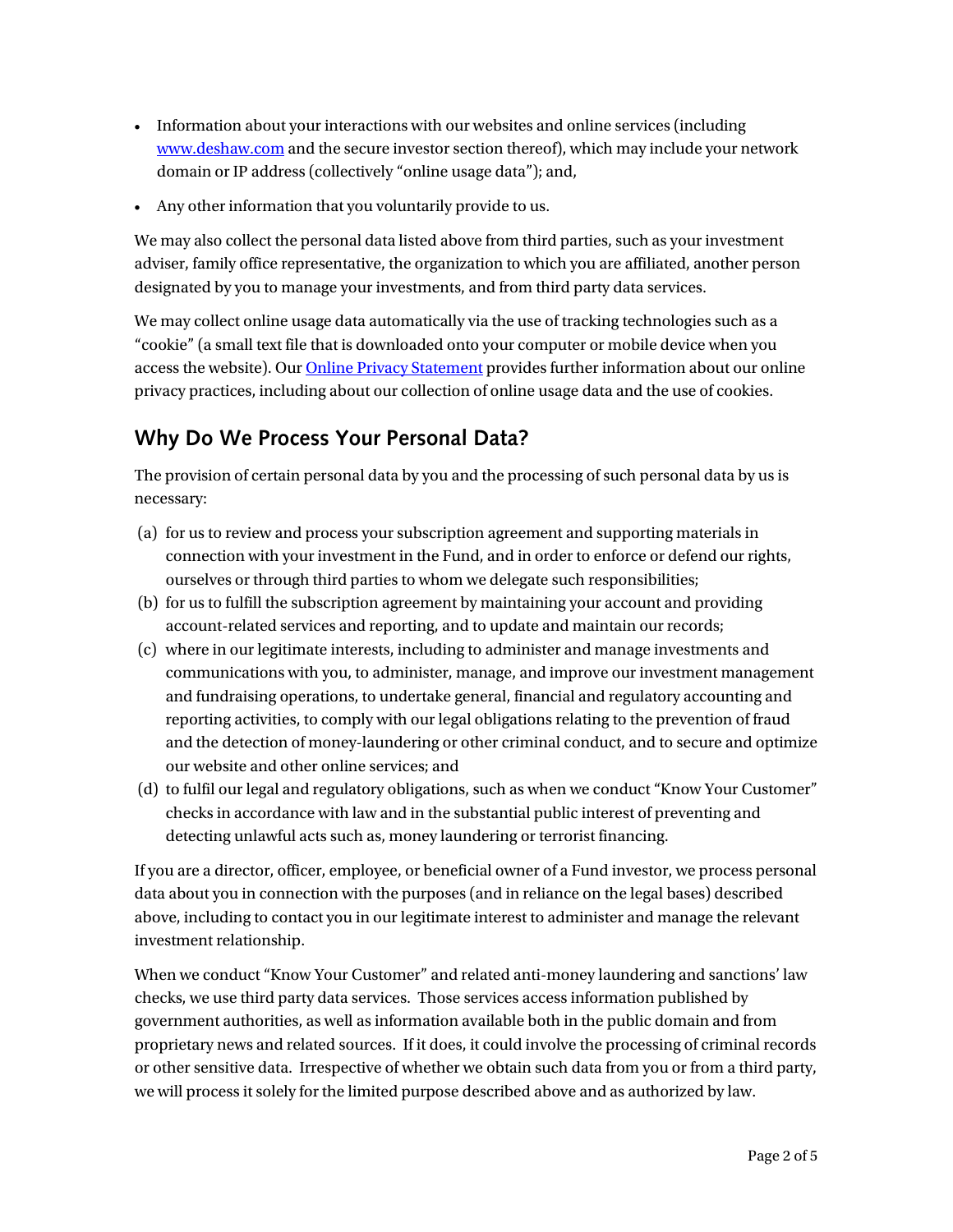Failure to provide personal data in whole or in part could make it impossible for us to proceed with your application to invest in the Fund and we may be unable to process or release your investment in the Fund. This may result in the Fund terminating its relationship with you.

#### **Your right to object—Please note that you have a right to object to the processing of your personal data where that processing is performed for our legitimate interests.**

Unless you give your explicit consent to do so, we will not use your personal data for the purpose of direct marketing of third-party products to you.

#### **Who Has Access To Your Personal Data?**

We may disclose your personal data for the purposes described above to the following recipients:

- your service providers, such as your investment adviser, family office representative, or another person designated by you to manage your investments;
- our affiliates, service providers (such as transfer agents, fund administrators, custodians, and broker-dealers), and advisors (such as accountants and legal counsel);
- fraud prevention agencies and law enforcement agencies;
- courts, governmental and non-governmental regulators, and ombudsmen;
- any third party that acquires, or is interested in acquiring or securitizing, all or part of our assets, shares, partnership interests, and/or membership interests, or that succeeds us in carrying on all or a part of our businesses, whether by merger, acquisition, reorganization, or otherwise;
- as required or permitted by law, including to comply with a subpoena or similar legal, regulatory, or governmental request or process, or where we believe in good faith that disclosure is legally required; or
- when we have a legitimate interest in making a disclosure, such as where necessary to protect our rights and property.

In the course of discharging its role in managing our relationship with you (and in its capacity as the placement agent for the Fund), D. E. Shaw & Co. (London), LLP ("D. E. Shaw London") may transfer your personal data for the purposes described above to recipients (including the Fund and D. E. Shaw & Co., L.P.) located in countries outside of the European Economic Area ("EEA") and the United Kingdom ("UK"), including in the United States, which may not have data protection laws equivalent to those in the EEA and/or the UK. D. E. Shaw London has entered into intra-group standard contractual clauses ("Model Contracts") for transfers of personal data within the D. E. Shaw group. If we transfer personal data to other recipients outside of the EEA and/or the UK, we will enter into a Model Contract with the recipient or seek assurances from the recipient that it has Binding Corporate Rules in place.

You can request further details in relation to international transfers, including a copy of any Model Contracts, by using the contact details provided below.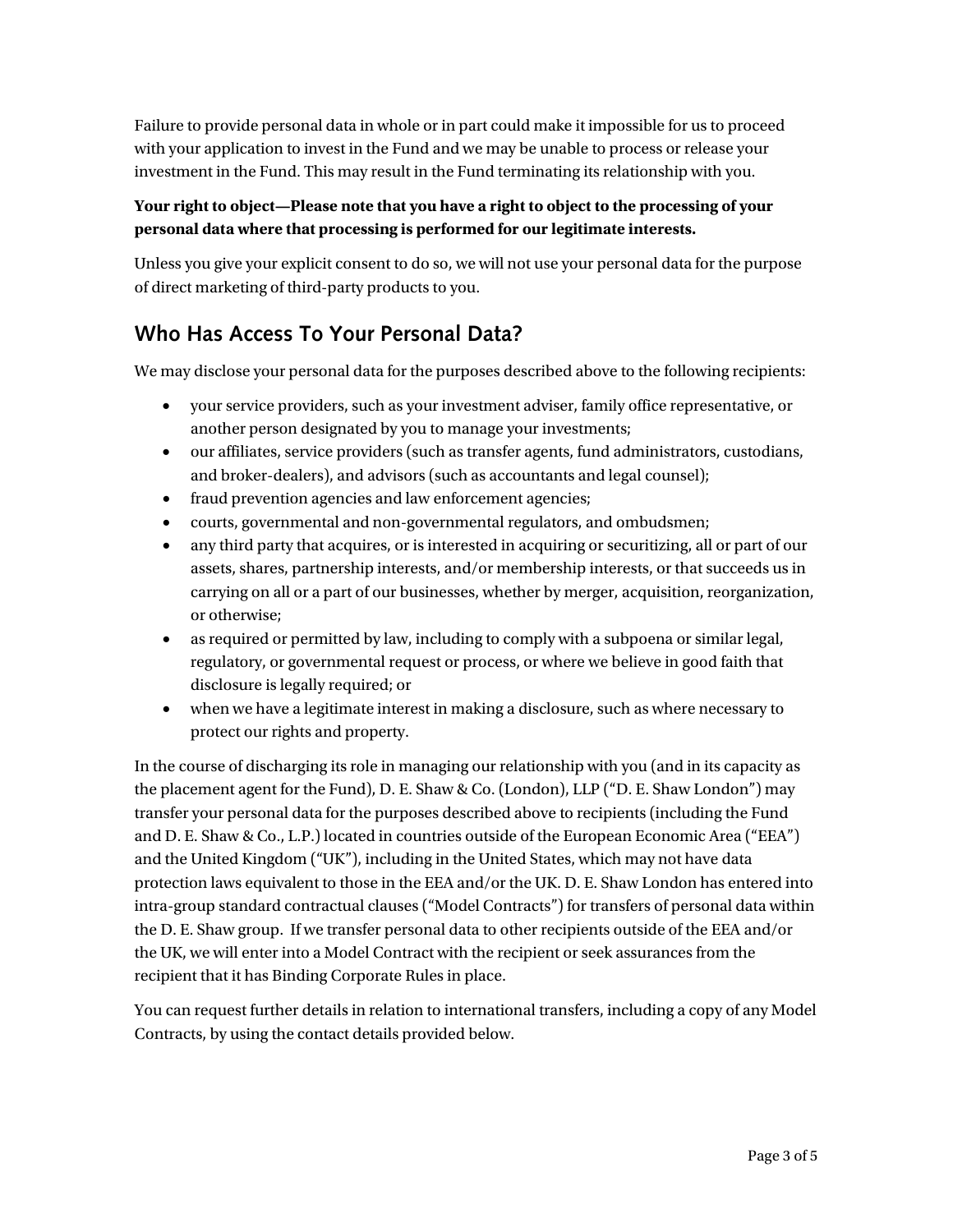# **How Long Do We Keep Your Personal Data?**

We will retain your personal data for investor relations-related activities, including administering investment accounts and for organizing events with investors, in accordance with our internal data retention procedures. The criteria used to determine the retention periods include: (i) how long the personal data is needed in connection with the investor relations-related activities; (ii) the type of personal data collected; and (iii) whether we are subject to a legal, contractual or similar obligation to retain the data (*e.g.*, mandatory data retention laws, government orders to preserve data relevant to an investigation, or data that must be retained for the purposes of litigation or disputes).

If you would like more information about applicable data retention policies, please contact us using the contact details provided below.

## **Your Rights**

You have a right to:

- request access to and rectification or erasure of your personal data;
- obtain restriction of processing or object to processing of your personal data;
- request a copy of your personal data to be provided to you, or a third party, in a digital format; and
- withdraw consent to the processing of your personal data where we are relying on your consent for such processing.

We will respond to your request in writing, or orally if requested, as soon as practicable and in any event not more than one month after receipt and verification of your request. In exceptional cases, we may extend this period by two months and we will tell you why. If you would like to exercise any of these rights, please contact us using the contact details provided below.

You also have the right to file a complaint about the processing of your personal data with the UK [Information Commissioner's Office](https://ico.org.uk/make-a-complaint/your-personal-information-concerns/) or, if you are in the EEA, with your [local data protection](https://edpb.europa.eu/about-edpb/board/members_en)  [authority.](https://edpb.europa.eu/about-edpb/board/members_en)

We periodically review and may modify this notice. If we make modifications, we will continue our commitment to keeping your personal data secure. We will notify you if we make substantial amendments to the notice.

### **Enquiries, Requests, or Concerns**

All enquiries, requests, or concerns regarding this privacy notice or relating to the processing of your personal data, including all requests as detailed in the "Your rights" section above, should be sent to *privacy*@deshaw.com.

D. E. Shaw & Co., L.P. is located at 1166 Avenue of the Americas, Floor 9, New York, NY 10036, United States, and can be contacted by emailin[g privacy@deshaw.com.](mailto:privacy@deshaw.com)